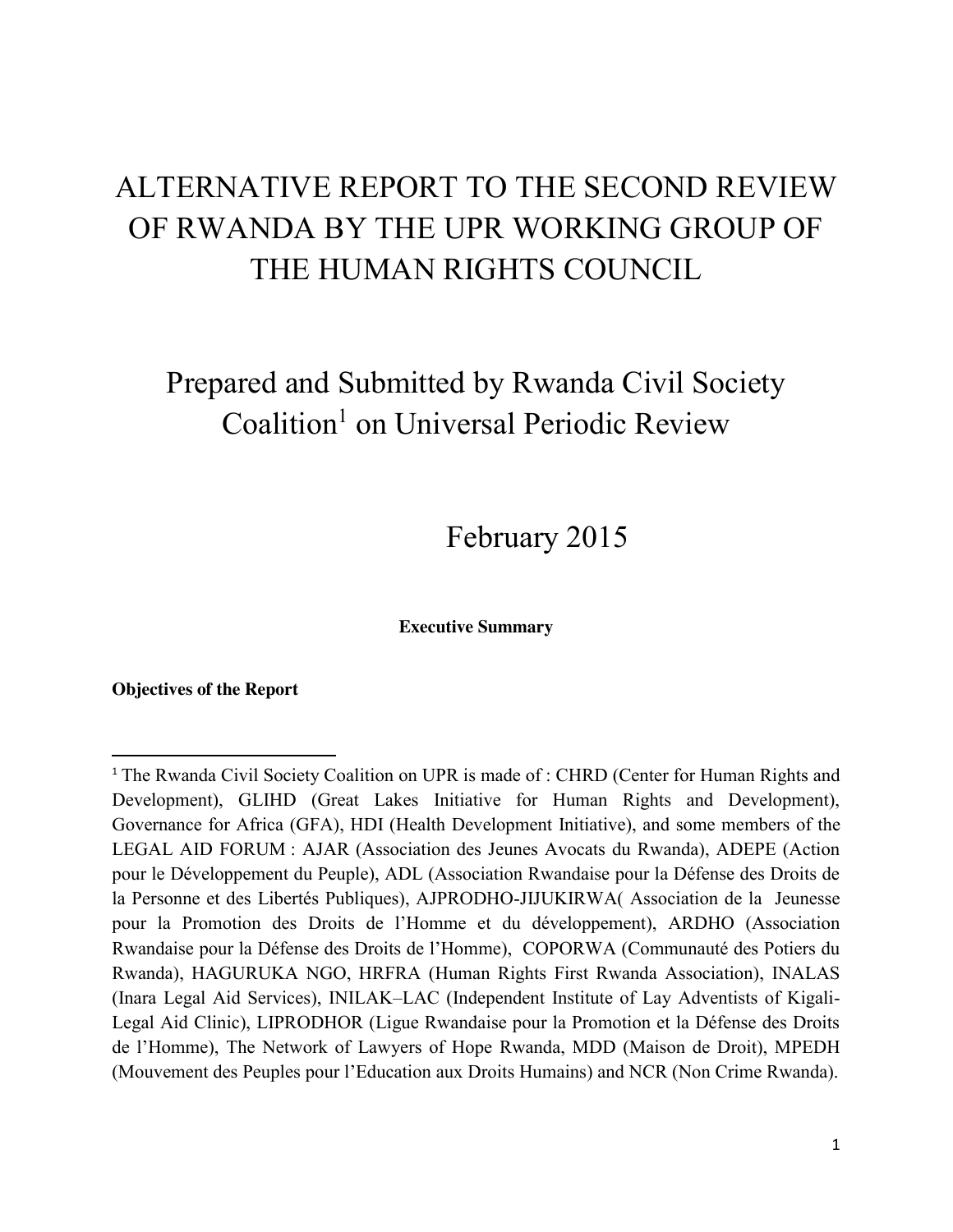The main objective of this report is to provide key findings on the status of implementation of UPR previous recommendations accepted by the Government of Rwanda in 2011 during the first round of review by UPR Working Group (hereinafter the Working Group). The Report highlights some commendable achievements made by the Government of Rwanda *vis a vis* the UPR Recommendations made in 2011. It also provides potential grounds for legal reforms, policy changes and other measures aimed at improving human rights situation in Rwanda.

#### **Methodology**

The drafting of the report was based on data collected by Coalition members from studies, national reports, interviews, national documents including; laws, policies and strategic plans.

The process of collective construction in the drafting of the Report was marked by a series of discussions, workshops and consultative meetings that led to the final report, which was validated by Coalition members on 12 February 2015.

#### **Key findings**

The report acknowledges progress made by the Government of Rwanda in implementing the recommendations made in 2011.

Key findings highlighted in this report include Media Reform, Access to justice reform, and promotion of socio-economic rights.

The report also highlights some concerns in some areas, which require specific attention, and thus suggests recommendations, which would address the concerns raised.

#### **Structure of the Report**

The report is divided into 5 major parts. Part one covers freedoms, civil and political rights, part two covers social and economic rights, part three covers women and children's rights, part four covers new developments and part five covers general recommendations.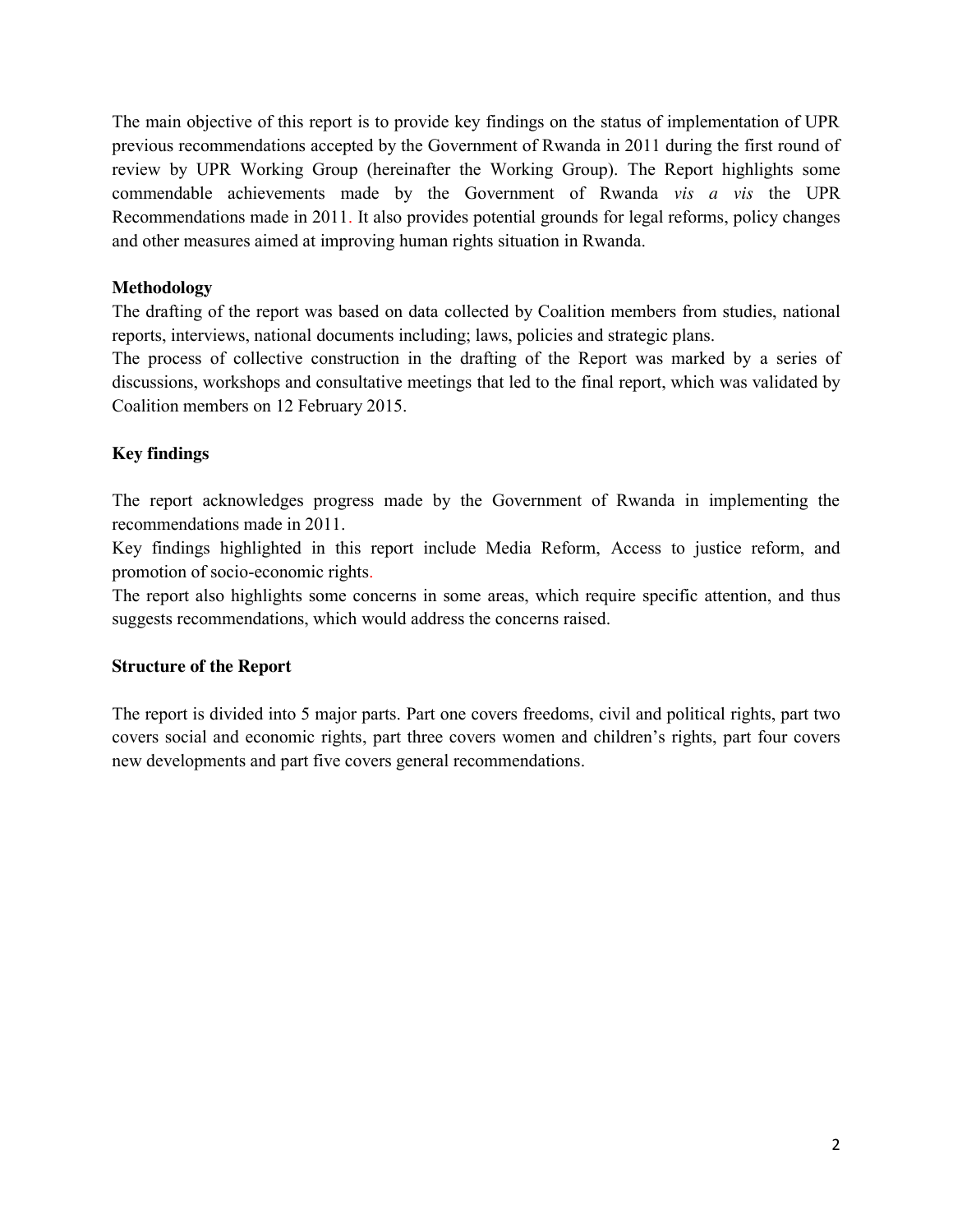## **I. FREEDOMS, CIVIL AND POLITICAL RIGHTS**

#### **a. Freedoms of expression and opinion**

The Coalition commends the Government of Rwanda for enacting Law  $N^{\circ}$  02/2013 of 08/02/2013 regulating Media. The new law on Media provides for media self regulation and also has removed some restrictions on the way media operates.

The Coalition commends the Government of Rwanda for granting licenses to private TV Stations. Currently, there are 5 Private TV Stations whereas in 2011 there was no single private TV station.

The Coalition is however concerned with article 4 (2) of the Law  $N^{\circ}$  02/2013 of 08/02/2013 regulating Media as it grants Rwanda Utilities Regulatory Authority (RURA) the power to regulate the audio and visual media. This article undermines media self–regulation as RURA regulates the contents of TV and Radio broadcast.

The Coalition is also concerned with RURA's decision to sub-contract other media houses such as Rwanda Broadcasting Agency (RBA) and Star Africa Media to distribute signals to private TV Stations as this can lead to unfair competition.

The Coalition is also concerned with the criminalization of defamation under article 288 of the Penal Code.

The Coalition is further concerned with the lack of prompt investigations by the Government of Rwanda on reports on some cases of intimidation faced by journalists.

#### **Recommendations:**

The Coalition calls upon the UPR Working Group to recommend the Government of Rwanda to:

- Amend article 4 (2) of the Media Law  $N^{\circ}$  02/2013 of 08/02/2013 to ensure that there is a clear distinction between the mandate and responsibilities of RURA and Rwanda Media Commission (RMC) by ensuring that RMC regulates the conduct of media practitioners in terms of broadcasting contents including the audio-visual media whereas RURA's responsibility shall be the regulation of the distribution of frequencies to the audio and visual media.
- Ensure that distribution of signals to Private TV Stations is done by RURA and not subcontractors with the view of avoiding monopoly and unfair competition by media houses.
- Repeal article 288 of the Penal Code, which criminalizes defamation.
- To always initiate prompt investigations on alleged intimidations faced by journalists and prosecute individuals involved in the intimidation.

#### **b. Freedoms of association and peaceful assembly**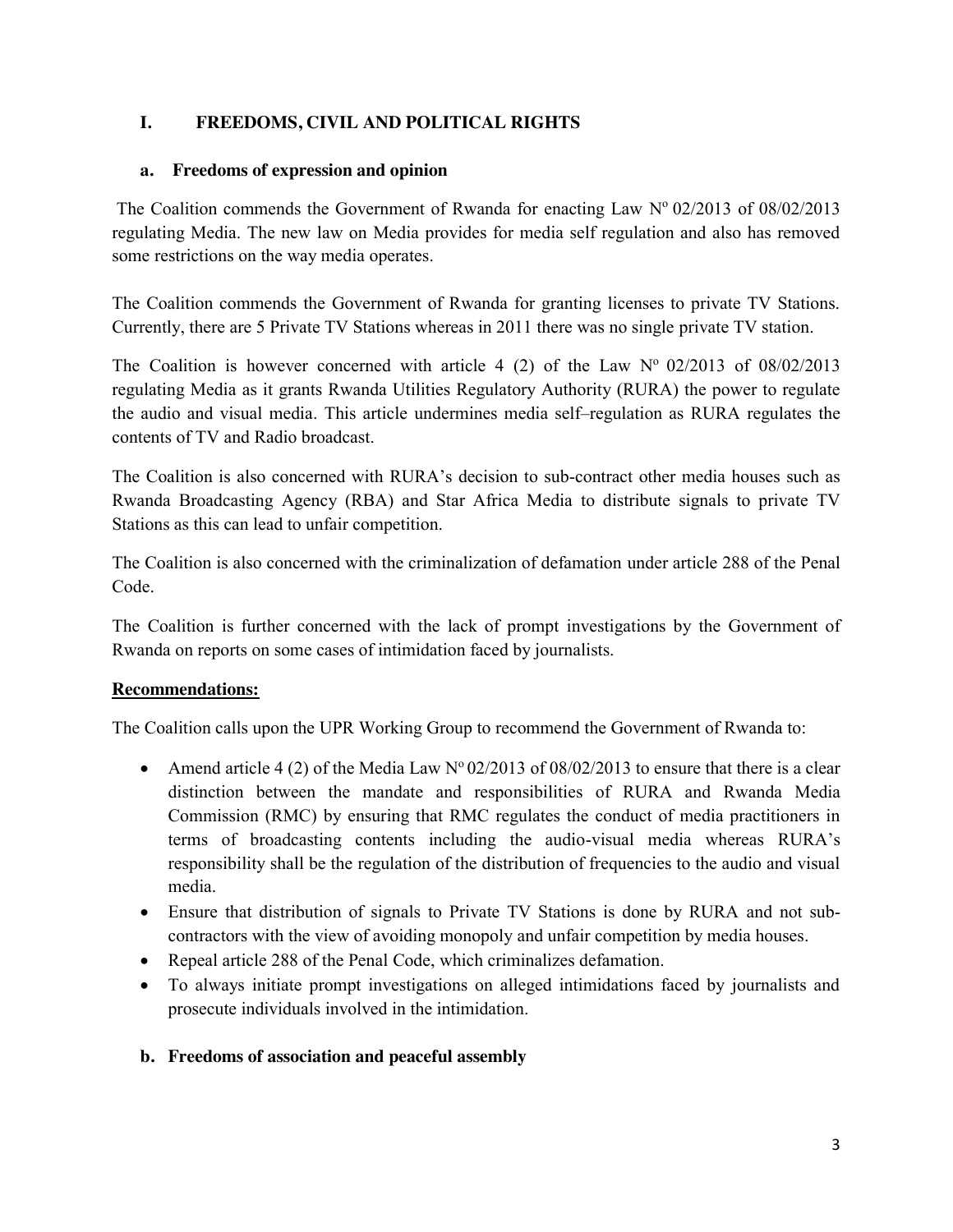The Coalition commends the Government of Rwanda for enacting Law N°04/2012 of 17/02/2012 governing the organisation and functioning of national non-governmental organizations. The new law has given the mandate of registration of National Non-Government Organisation to a single entity, the Rwanda Governance Board.

The Coalition commends the Government of Rwanda for enacting Organic Law N° 10/2013/ of 11/07/2013 governing Political Organizations and Politicians. This law has removed mandatory membership of political parties to the Forum of Political Parties.

The Coalition is concerned with article 20 of the Organic Law  $N^{\circ}$  10/2013/ of 11/07/2013 governing Political Organizations and Politicians that requires political parties wishing to hold a demonstration to inform and request authorization of the relevant administrative authorities at least five working days before the event can take place. The law gives discretionary powers to the administrative powers to grant or refuse authorization.

The Coalition is further concerned with limited capacity building support that is given to political parties that are not members of the Forum of Political Parties.

The Coalition is concerned that the wording of article 30 of the Law  $N^{\circ}04/2012$  of  $17/02/2012$ governing the organization and the functioning of national non-governmental organizations that gives broad mandate to Rwanda Governance Board (RGB) to monitor the activities of NGOs which has sometimes led to undue interference in the functioning of NGOs.

The Coalition is concerned with article 38 of the Law N°04/2012 of 17/02/2012 which requires NGOs to inform administrative authorities and security organs if debates are anticipated in the general assembly meetings. The Coalition is of the view that general assembly meetings held without informing administrative authorities and security organs will therefore be construed as illegal and thus this article infringes on the independence of NGOs.

The Coalition is further concerned with the practice requiring prospective NGOs to secure recommendation letters from Districts where they intend to carry out their activities as a registration requirement. The Coalition is of the view that such requirement is challenging as obtaining such a letter is subject to the appreciation of the District and therefore this can preclude the NGO from being registered.

The Coalition is concerned with article 17 of the Law  $N^{\circ}04/2012$  of 17/02/2012 governing the organization and the functioning of national non-governmental organizations that requires NGOs to apply for a temporary permit valid for one year. The temporary permit undermines the credibility of some NGOs in their partnership activities with other organizations, as potential partners are reluctant to work with an NGO whose certificate of registration is temporary.

## **Recommendations:**

The Coalition calls upon the UPR Working Group to call upon the Government of Rwanda to: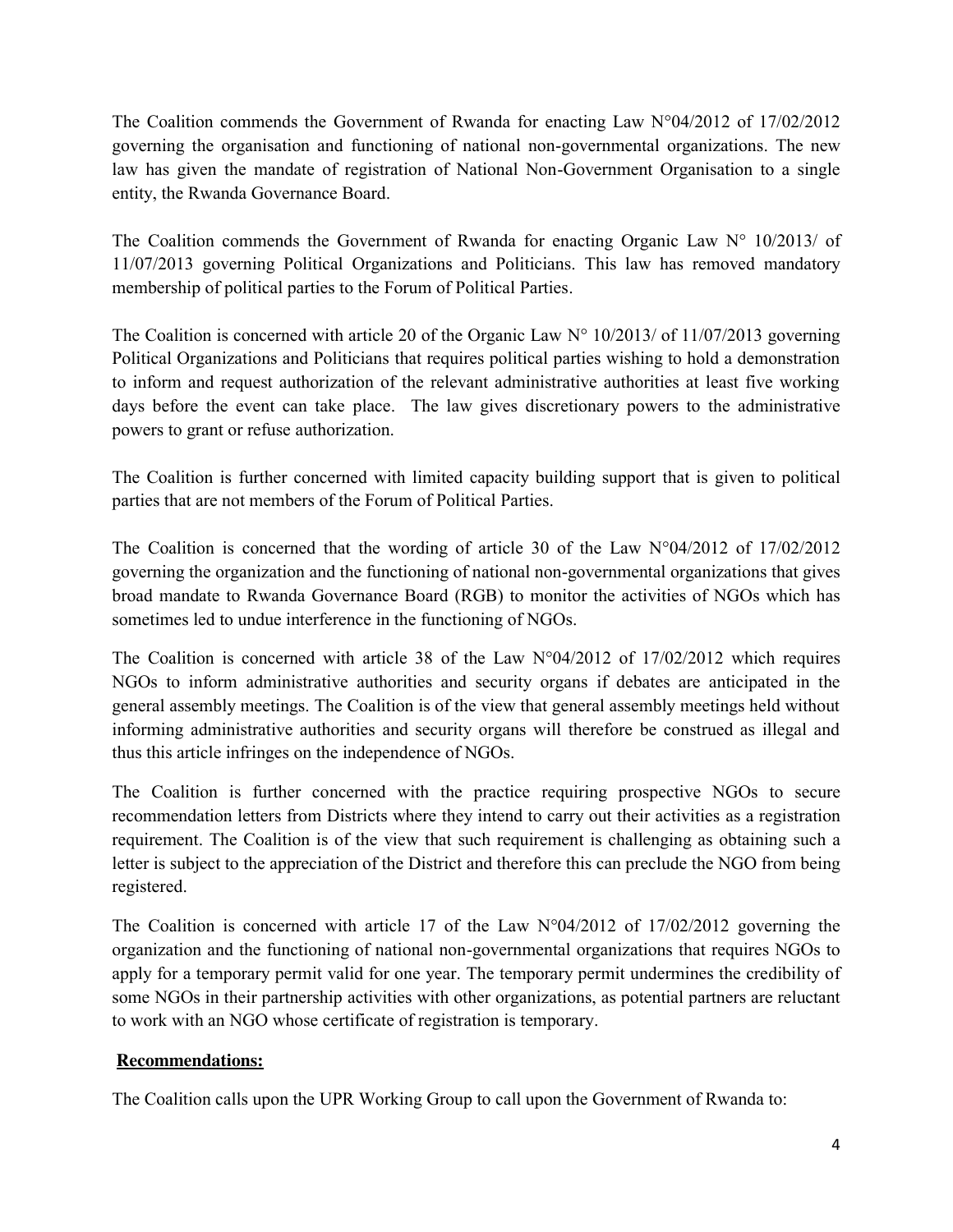- Amend article 20 of the Organic Law  $N^{\circ}$  10/2013/ of 11/07/2013 governing Political Organizations and Politicians with the view of removing the obligation imposed on Political Parties to request authorization from the relevant administrative authorities at least five working days before holding demonstrations. Informing relevant authorities can be kept in the law.
- Extend capacity building support to political parties which are not members of the Forum of Political Parties.
- Amend article 30 of the Law N°04/2012 of 17/02/2012 governing the organization and the functioning of national non-governmental organizations with the view of defining clearly the scope of monitoring of activities of NGOs by Rwanda Governance Board.
- Amend the Law N°04/2012 of 17/02/2012 governing the organization and the functioning of national non-governmental organizations with the view of ensuring that a full registration is granted to an NGO meeting registration requirements.
- Repeal article 38 of the Law  $N^{\circ}04/2012$  of 17/02/2012 governing the organisation and the functioning of national non-governmental organizations which requires NGOs to inform the administrative authorities and security organs before holding their general assembly meetings.

## **c. Rights to a fair trial and access to justice**

The Coalition commends the Government of Rwanda for enacting the Law Nº 83/2013 of 11/09/2013 establishing Rwanda Bar Association and determining its organization and functioning, adopting the Legal Aid Policy, National Integrated Child Rights Policy<sup>2</sup> and the Strategic Plan for the National Integrated Child Rights Policy<sup>3</sup>, Justice for Children Policy<sup>4</sup> which all provide for legal aid for the indigent as well as children.

The Coalition commends the Government for establishing Access to Justice Bureaus (*Maison d'Acces a La Justice)* at District Level to provide legal aid to indigent citizens.

The Coalition commends the Government of Rwanda for enacting the Organic Law N°04/2012 of 15/06/2012 terminating *Gacaca* Courts and determining mechanisms for solving issues which were under their jurisdiction.

The Coalition is concerned with the delay in the adoption of a strategic plan for the Legal Aid Policy as well as the Legal Aid Bill.

<sup>&</sup>lt;sup>2</sup> The National Integrated Child Rights Policy was adopted in 2011. It was developed by the Ministry of Gender and Family Promotion.

<sup>&</sup>lt;sup>3</sup> Strategic Plan for the National Integrated Child Rights Policy was adopted in 2011. It was developed by the Ministry of Gender and Family Promotion.

<sup>4</sup> The Justice for Children Policy was adopted in 2014.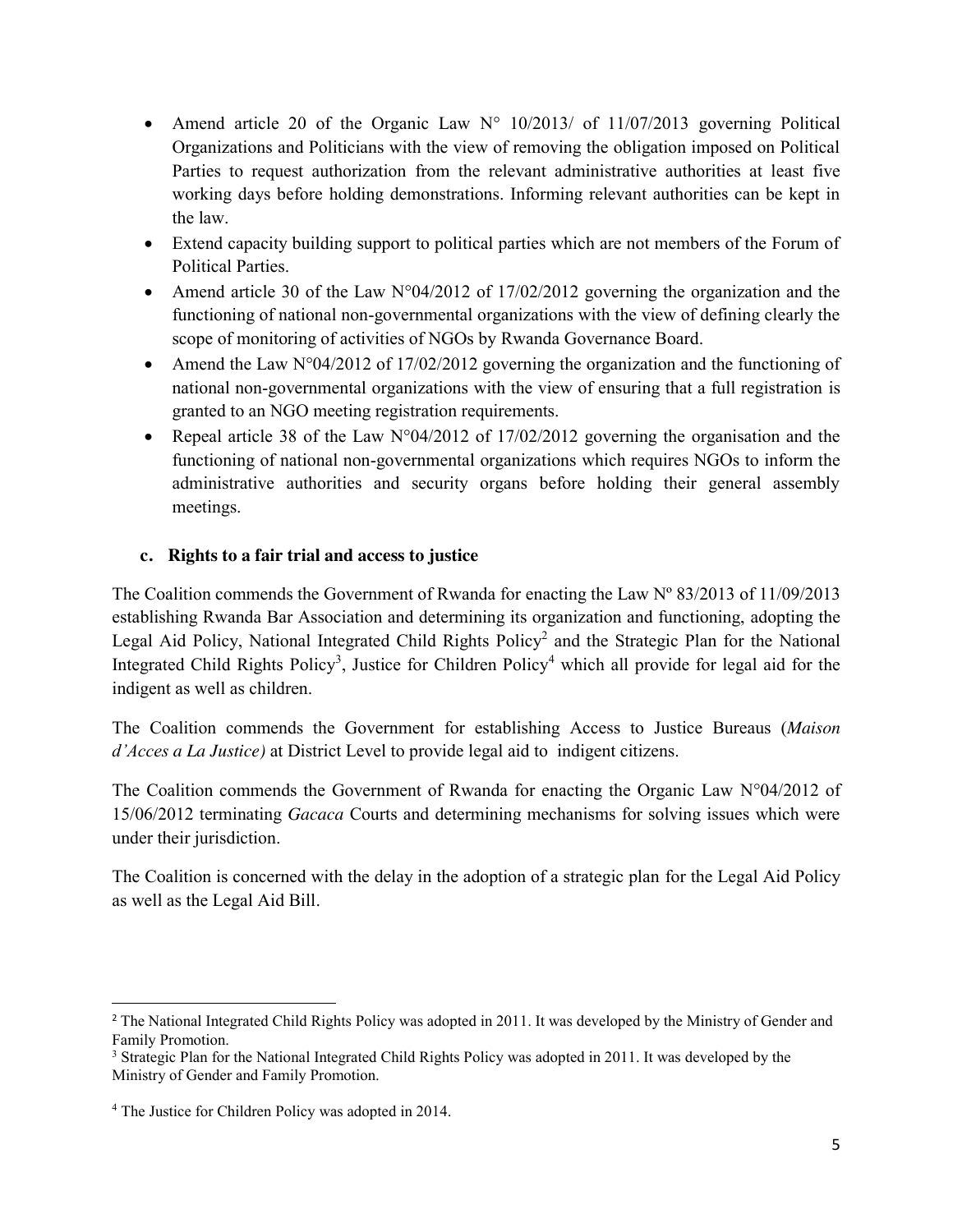The Coalition is concerned with the distance between the Access to Justice Bureaus and the ordinary citizens. The Coalition is further concerned with the likely misuse of legal aid, as there is no clear and objective "Means Test" as a criterion to determine who is indigent and who is not.

The Coalition is concerned that individuals convicted by the Gacaca courts and detained in prisons who applied for review, cannot easily access their files as they are kept at the National Commission for the Fight against Genocide.<sup>5</sup>

## **Recommendations:**

The Coalition calls upon the UPR Working Group to call upon the Government of Rwanda to:

- Put in place the Strategic Plan for the Legal Aid Policy and a legal aid bill.
- x Expand the Access to Justice Bureau (*Maison d'Acces a la Justice*) to Sector Level, as it will make them get closer to the population by reducing the long distance.
- $\bullet$  Put in place objective criteria to determine recipients of legal aid.
- $\bullet$  Establish a mechanism which will ease access to Gacaca files.

## **d. Freedom from torture, inhumane, cruel and degrading treatment**

The Coalition commends the Government of Rwanda for criminalizing torture under article 176 of the Organic Law  $N^{\circ}$  01/2012 of 02/05/2012 instituting the Penal Code.<sup>6</sup> The Coalition commends the Government for ratifying the Optional Protocol of the Convention Against Torture.

The Coalition further commends the Government of Rwanda for its efforts in building new prison facilities to replace old ones and establishment of prison facilities which separate female detainees/prisoners from male detainees /prisoners.

The Coalition also commends the Government of Rwanda for its efforts in reducing overcrowding in the prison facilities.<sup>7</sup>

The Coalition commends the Government of Rwanda for enacting the law N° 08/2013 of 16/06/2013 modifying and complementing Organic Law n° 31/2007 of 25/07/2007 relating to the abolition of the death penalty as modified and complemented to date which under article 5 *bis* prohibits solitary confinement for individuals transferred from ICTR and foreign countries.

 $\overline{a}$ 5 This commission is commonly referred to its French acronym CNLG. CNLG means *Commission Nationale de Lutte contre le Genocide.*

 $6$  The Penal Code was published in the Official Gazette N° Special of 14 June 2012.

<sup>7</sup> According to the Statistics from the Rwanda Correctional Services, the prison population was 58,516 in the year 2011 ; 57,618 in the year 2012 ; 54,028 in the year 2013 and 53,600 in the year 2014.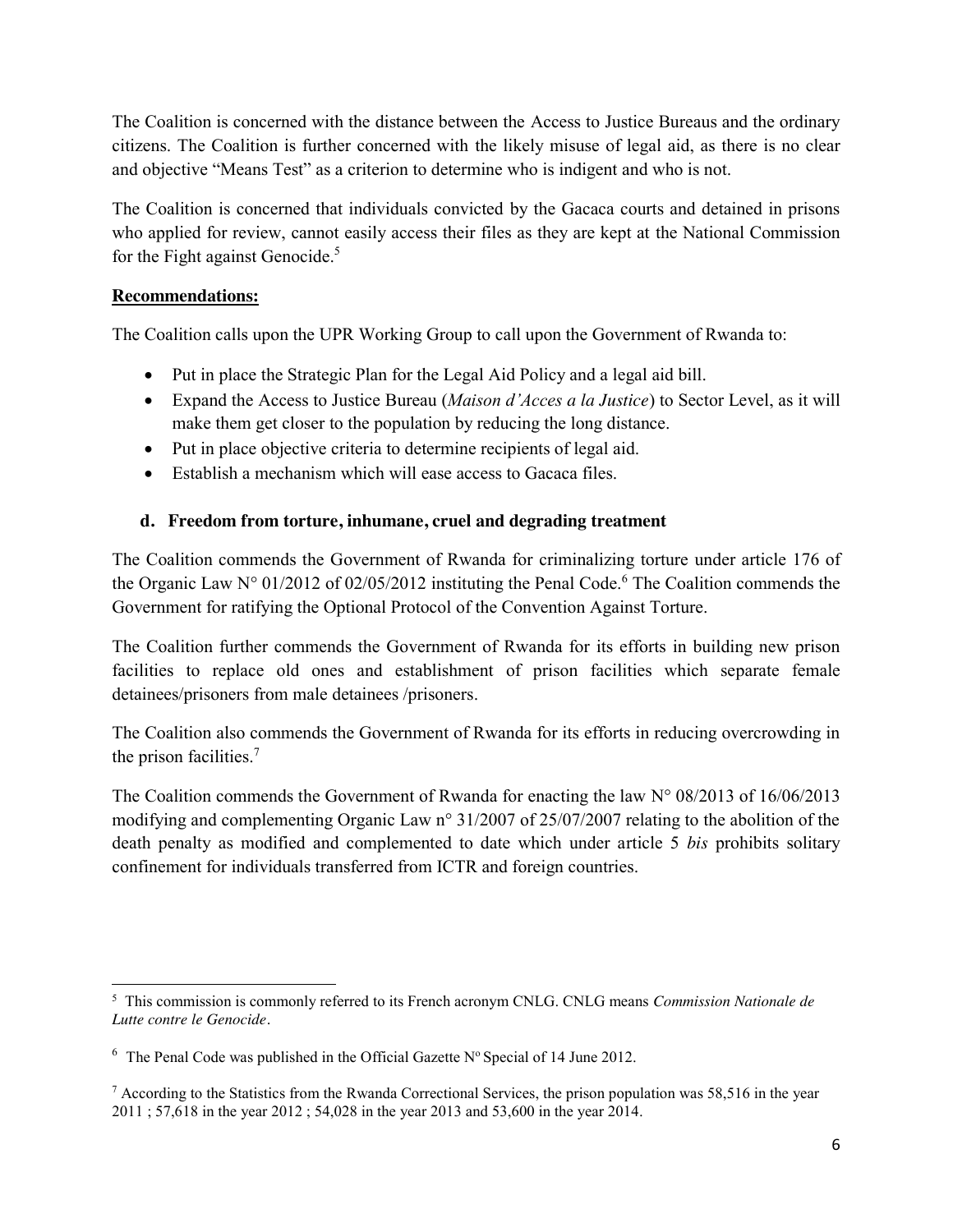The Coalition is concerned that not all the Staff of the Rwanda Correctional Services have undergone training on human rights; the Strategic Plan of the Rwanda Correctional Services does not specifically include the training of its personnel on human rights.

The Coalition is concerned with the Penal Code which provides for solitary confinement and moreover the Penal Code stipulates that individuals who have been sentenced to solitary confinement cannot be subject to be released on parole not before 20 years.

## **Recommendations:**

The Coalition calls upon the UPR Working Group to recommend the Government of Rwanda to:

- Amend the Penal Code with the view of repealing solitary confinement for all crimes in Rwanda.
- Organize systematically human rights trainings for the Staff of Rwanda Correctional Services.

# **II. SOCIAL AND ECONOMIC RIGHTS**

#### **a. Right to education**

The Coalition commends the Government of Rwanda for expanding its universal education programme from nine-year basic education to twelve-year basic education.

The Coalition commends also the Government of Rwanda for the increase of net enrolment in both primary and secondary schools.<sup>8</sup>

The Coalition commends the Government of Rwanda for increasing the distribution of laptops in public schools from 152,768 in 2012 to 203,763 in 2013.<sup>9</sup>

The Coalition is concerned with absence of electricity in some schools in remote areas as this makes it difficult to use laptops.

The Coalition is concerned with lack of computer literacy as a subject in the revised Science and Elementary Technology Curriculum for Upper Primary School<sup>10</sup> despite the ongoing implementation of the One Lap Top per Child Programme.

The Coalition is also concerned with persistent teachers' incentive fees requested from parents in some public schools and the introduction of school feeding programmes whereby parents are requested to pay feeding fees as these additional costs might lead to school dropouts.

## **Recommendations:**

<sup>&</sup>lt;sup>8</sup> According to the Ministry of Education statistics the net enrollment rate in primary schools was 95.9 % in 2011; 96.5% in 2012 and 96.6 % in 2013.

<sup>9</sup> Ministry of Youth and ICT *Rwanda ICT Sector: Towards a Cashless Economy*. June 2014. Page 20

<sup>&</sup>lt;sup>10</sup> The Science and Elementary Technology Curriculum for Upper Primary School was revised in 2010.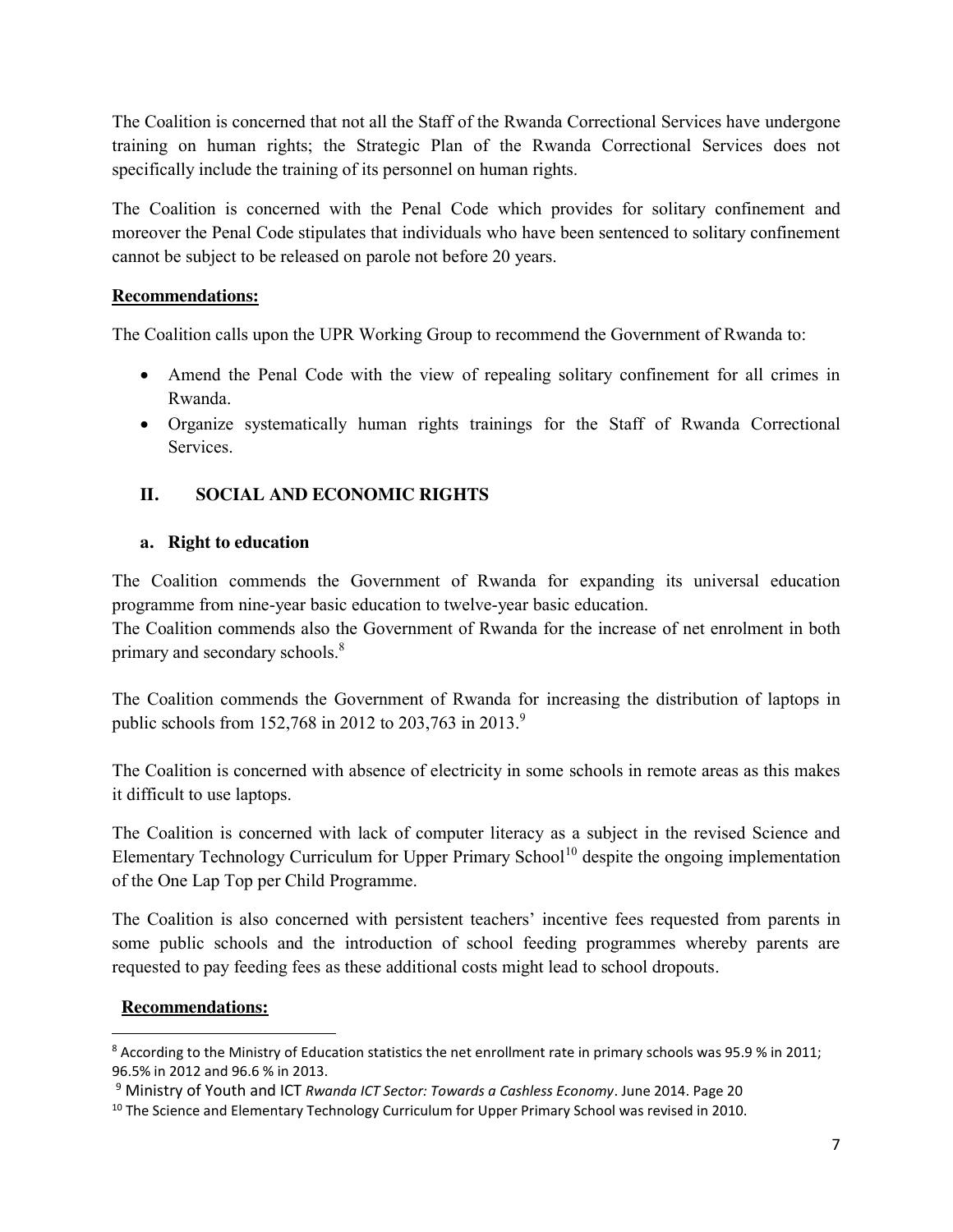The Coalition calls upon the Working Group to recommend to the Government of Rwanda to:

- Include computer literacy in the Science and Elementary Technology Curriculum for Upper Primary School.
- Explore the possibility of importing laptops using rechargeable solar energy batteries with the view of enabling children to use laptops in rural schools.
- Step up efforts to ensure that other education related costs (including school feeding related costs) are covered by the Government.
- Abolish teachers' top up (incentives) requested to parents in public schools.

# **b. Social and economic welfare**

The Coalition commends the Government of Rwanda for adopting various policies and strategies aiming at reducing poverty and thus improving the well being of Rwandan citizens. The Coalition commends the Government of Rwanda for including "historically marginalized people"<sup>11</sup> in its National Social Protection Strategy among categories of people being vulnerable to poverty.<sup>12</sup>

The Coalition also commends the Government of adopting the National Strategy for Community Development and Local Economic Development that aims to promote inclusive local socioeconomic development and poverty reduction in Rwanda.<sup>13</sup>

The Coalition is concerned with the lack of targeted interventions for the *historically marginalized* people in the national policies and strategic plans.

# **Recommendations**:

The Coalition calls upon the Working Group to recommend the Government of Rwanda to:

- Design specific interventions targeting "historically marginalized people".
- Apply an affirmative action to "historically marginalized people" to enable them enjoy full social-economic and political integration.

# **c. Right to health**

The Coalition commends the Government of Rwanda for reducing child mortality rate as well as maternal mortality rate and increasing the number of people on access to HIV Treatment.

The Coalition is concerned with the management of community based health insurance scheme commonly known as *Mutuelle de santé* including frequent lack of some essential medicines in some

 <sup>11</sup>Though this terminology could broadly be interpreted, in practice it refers to *Batwa.* 

<sup>&</sup>lt;sup>12</sup> The National Social Protection Strategy was developed by the Ministry of Local Government in 2011. The implementation time frame for this strategy runs from 2011 t0 2016.

<sup>&</sup>lt;sup>13</sup> The National Strategy for Community Development and Local Economic Development was developed by the Ministry of Local Government. The implementation time frame runs from 2013 to 2018.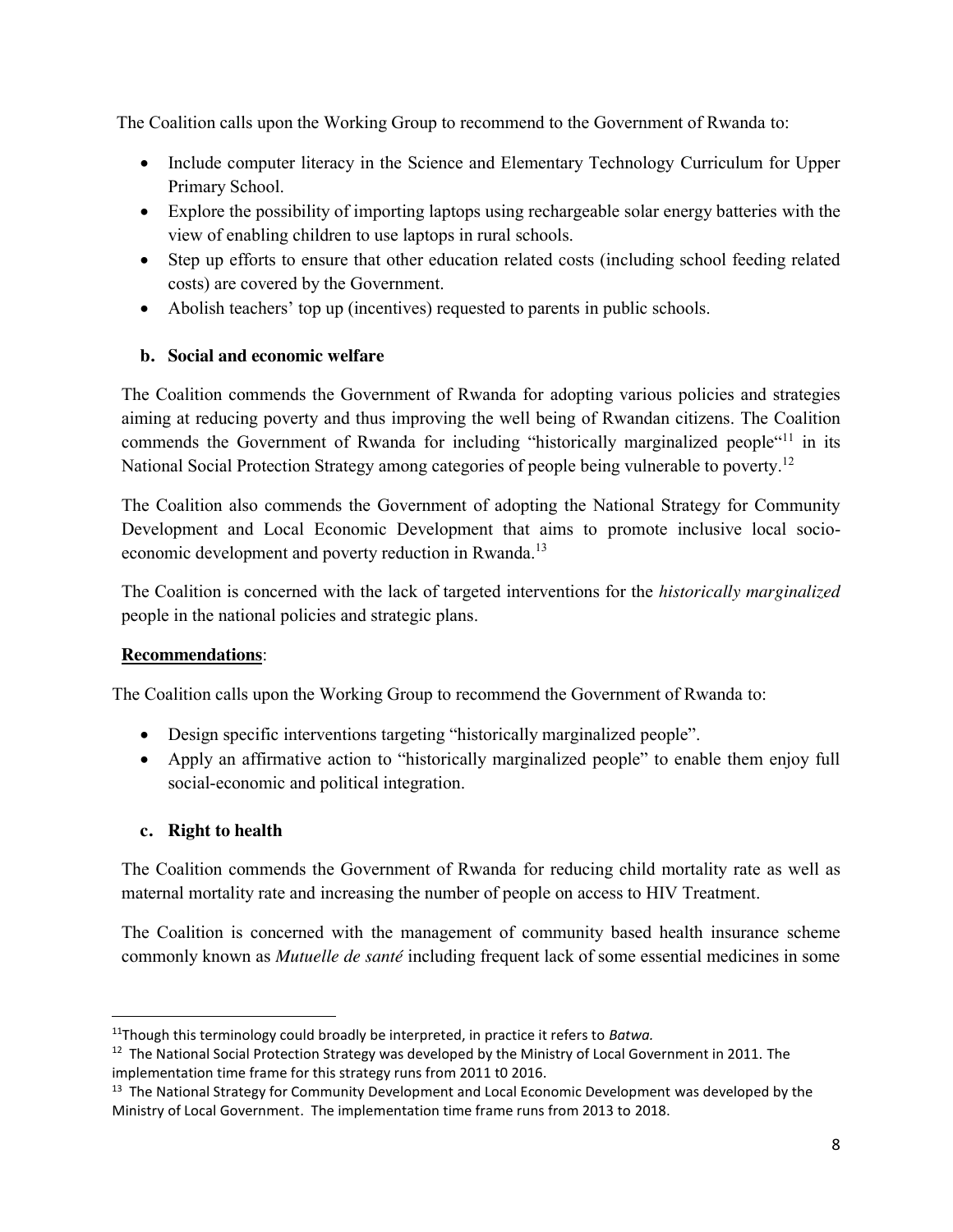public health centres.<sup>14</sup> Subscribers have to buy their own medicines whenever there is medicine stock out in the public health centres or in case the prescribed drugs is not available in the public health facilities.

## **Recommendation:**

The Coalition calls upon the Working Group to recommend the Government of Rwanda to:

• Initiate a thorough assessment of the community based health insurance scheme with the view of ensuring that all challenges faced by the subscribers to the community based health insurance scheme are addressed.

# **III. WOMEN AND CHILDREN RIGHTS**

The Coalition commends the Government of Rwanda for enacting the law N°54/2011 of 14/12/2011 relating to the rights and protection of the child<sup>15</sup>which provides under its article 25 (2) that any reprimand made to educate a child must be done with humanity and dignity. The same article provides for the Minister in charge of children to issue a ministerial order specifying the necessary educational measures and other forms of non-violent disciplinary measures, care and treatment.

The Coalition commends the Government of Rwanda's efforts in establishing One Stop Centers for the assistance of victims of violence and in decentralizing these Centers.

The Coalition commends the Government of Rwanda for establishing various demobilization and reintegration programmes for former combatants and members of the armed forces.

The Coalition is concerned with the delay in the issuance of the Ministerial Order that shall provide for non-violent disciplinary measures.

The Coalition is concerned with the limited legal support and long-term rehabilitation of victims who seek support at one-stop centers.

The Coalition is concerned with the low representation of women in leadership and decision-making positions in local government. 16

<sup>&</sup>lt;sup>14</sup> The majority of the Rwandan population subscribes to the Community based Health Insurance Scheme.

<sup>&</sup>lt;sup>15</sup> The Law n°54/2011 of 14/12/2011 relating to the rights and the protection of the child was published in the Official Gazette n°26 of 25/06/2012.

<sup>&</sup>lt;sup>16</sup> According to the General Monitoring Office Annual Report Women constitute 10 % of the elected Mayors of Districts ; 16.70% of elected Vice Mayors in charge of Economic Affairs and 6.70% of District Executive Secretaries. Source available at <<

http://www.gmo.gov.rw/uploads/media/GENDER\_MONITORING\_OFFICE\_ANNUAL\_REPORT\_\_2013\_-2014.pdf>. Accessed on 06 February 2015. Report published in November 2014.